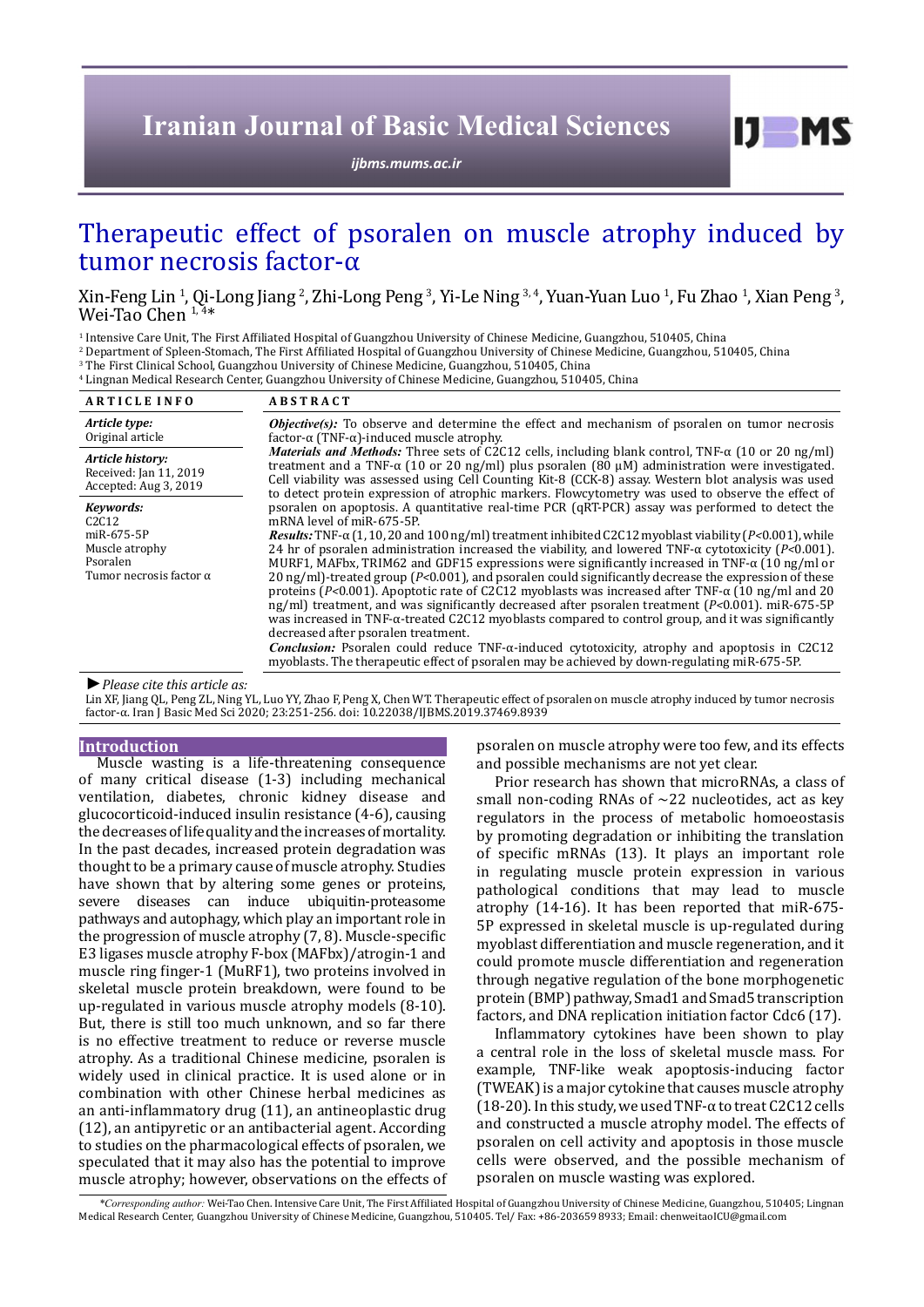# **Materials and Methods**

#### *Cell culture*

The myoblast (C2C12) cell line was supplied by the Cell Bank of Type Culture Collection of Chinese Academy of Sciences (Shanghai, China). Cells were incubated at  $37^{\circ}$ C in a humidified atmosphere containing 5% CO<sub>2</sub> and cultured in Dulbecco's modified Eagle's medium (DMEM, Invitrogen) supplemented with 10% heat-inactivated fetal calf serum (Sigma Chemical Co., St. Louis, MO, USA) and 1% penicillin-streptomycin G (Invitrogen Life Technologies, Carlsbad, CA, USA).

# *CCK-8 assay*

Cell viability was determined by Cell Counting Kit (CCK-8) assay according to the manufacturer's instructions. Briefly, C2C12 myoblasts were seeded at a density of  $6\times10^3$  in a 96-well plate (Corning, Costar, NY) for 24 hr. After washed by phosphate-buffered saline (PBS), we added 100 μl RPMI-1640 medium and 10 μl CCK-8 to each well. After 2 hr, the 96-well plate was measured at 450 nm using a standard micro plate reader (Scientific Multiskan MK3, thermo, USA). The cell viability was calculated according to the following formula: cell viability = (OD of the experimental sample/ OD of the control group)  $\times$  100%.

# *Western blot assay*

Cells were harvested and washed with PBS and then lysed in radioimmunoprecipitation assay buffer (Beyotime, Shanghai, China). The protein concentrations were determined using a BCA Protein Assay kit (Thermo Fisher Scientific., Rockford, IL, USA). Proteins were separated using SDS-PAGE gels based on the molecular weight of the target protein and was then transferred to an PVDF membranes (PerkinElmer, Boston, MA), followed by incubation with primary antibodies overnight. The membrane was then incubated with HRP-conjugated secondary antibodies and developed using an ECL detection kit (Millipore Corp. Bedford, MA). The primary antibodies were anti-GAPDH (Dilution 1: 1000, TDY, TDY042), anti-MURF1 (Dilution 1: 1000, Abcam, ab77577), anti-MAFbx (Dilution 1: 1000, Abcam, ab168372), anti- tripartite motif containing 62 (TRIM62) (Dilution 1: 1000, Abcam, ab154635), and anti- growth differentiation factor-15 (GDF15) (Dilution 1: 1000, Abcam; ab39999).

# *Flow cytometric analysis*

C2C12 myoblasts with different treatments were added into 6-wells plate and incubated overnight. Apoptosis rate was measured by flowcytometry using Annexin-V/FITC double staining (BD Biosciences, Franklin Lakes, NJ, USA) and the results were analyzed using the FlowJo software. Apoptosis of C2C12 myoblasts were analyzed in triplicates and repeated three times independently.

#### *RNA extraction and quantitative real-time PCR (qRT-PCR) assay*

The mRNA expression levels were detected using the SYBR-Green PCR Master Mix kit (Takara). Total RNA was isolated using TRIzol (Invitrogen, Carlsbad, CA, USA) following the manufacturer's instructions and reversely



**Figure 1.** Psoralen reduced tumor necrosis factor-α (TNF-α)-induced cytotoxicity in C2C12 myoblasts. CCK-8 assay was carried out to detect cell viability. (A) C2C12 myoblasts were treated with TNF-α (1, 10, 20 and 100 ng/ml) for 24 hr, 48 hr and 72 hr, respectively. (B) Normally cultured C2C12 myoblasts and TNF-α (10 and 20 ng/ml) treated C2C12 myoblasts were treated with psoralen (0, 20, 40, 60, 80, 100 and 120 μM) for 24 hr. \*\*\**P<*0.001 vs. control (Ctrl) group

transcribed to cDNA by RT-PCR assay using a miScript II RT Kit (Qiagen, Hilden, Germany). The target genes and controls were analyzed by qRT-PCR and the test was performed on ABI 7500 system (Applied Biosystems, Carlsbad, CA, USA) with primers specific for miR-675- 5P (Qiagen, Hilden, Germany). All data are expressed as the mean±SD of three independent experiments. The sequences of primers used were as follows: U6 primers:

5'-CTCGCTTCGGCAGCACATATACT-3' (forward primer) 5'-ACGCTTCACGAATTTGCGTGTC-3' (reverse primer); miR-675-5P primers: 5'-ACACTCCAGCTGGGTGGTGCGGAGAGGGCC-3'

(forward primer)

5'-CTCAACTGGTGTCGTGGA-3' (reverse primer)

# *Statistical analyses*

Data were analyzed by Student's t-test and variance (ANOVA) using SPSS 19.0 software (SPSS, Chicago, IL, USA). Each experiment was repeated at least three times. Data were summarized and presented as means±SD of three or more biological replicates. *P*<0.05 was considered statistically significant.

# **Results**

#### *Psoralen reduced TNF-α-induced cytotoxicity in C2C12 myoblasts*

CCK-8 assay was carried out to evaluate cell viability. As illustrated in Figure 1A, treatment of C2C12 myoblasts with TNF- $\alpha$  (1, 10, 20 and 100 ng/ ml) resulted in inhibited C2C12 myoblast viability after 24 hr, 48 hr and 72 hr of treatment (*P<*0.001), indicating that TNF- $\alpha$  has cytotoxic effect on C2C12 myoblasts. To examine the effect of psoralen on C2C12 myoblasts growth viability, we used different psoralen concentrations (0, 20, 40, 60, 80, 100, 120 μM) to examine on normal cultured, as well as TNF- $α$  (10, 20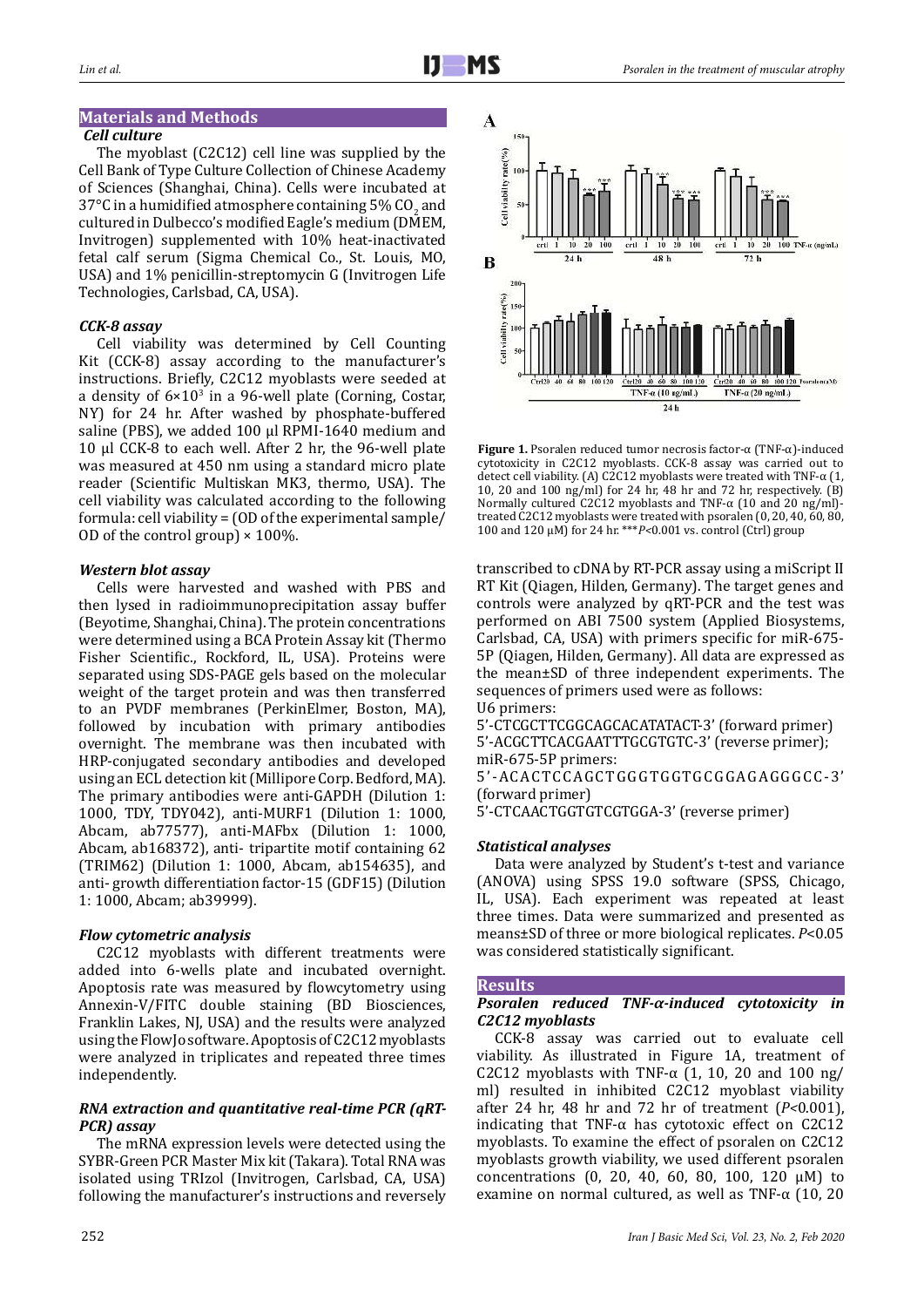



**Figure 2.** Psoralen attenuated tumor necrosis factor-α (TNFα)-induced muscle atrophy. C2C12 myoblasts were treated with psoralen (80 μM) and TNF-α (10 and 20 ng/ml) for 24 hr. (A) Muscle ring finger-1 (MURF1), muscle atrophy F-box (MAFbx), tripartite motif containing 62 (TRIM62) and growth differentiation factor-15 (GDF15) expressions were measured by Western blot assay in C2C12 myoblasts in different groups. (B) Statistical analysis. \*\*\**P<*0.001 vs. control (Ctrl) group; <sup>&&*P<*0.001 vs. TNF-α (10 ng/ml) group; <sup>+</sup></sup> *P<*0.001 vs. TNF-α (20 ng/ml) group

ng/ml)-treated C2C12 myoblasts. As shown in Figure 1B, after 24 hr of psoralen administration, the normal cultured C2C12 myoblast activity was increased, and the TNF- $\alpha$  cytotoxicity was lowered. Based on these results, we selected an intermediate concentration of psoralen (80 μM) for further study.

#### *Psoralen attenuated TNF-α-induced muscle atrophy*

The protein expressions of MURF1, MAFbx, TRIM62 and GDF15 atrophy markers were measured by western blot. As showed in Figure 2, MuRF1, MAFbx, TRIM62 and GDF15 expressions were significantly increased both in 10 ng/ml group and 20 ng/ml TNF-α-treated group (*P*<0.001), and psoralen could significantly decrease the expression of these proteins (*P<*0.001).

#### *Psoralen inhibited TNF-α-induced apoptosis in C2C12 myoblasts*

Flowcytometry assay was used to explore whether cell apoptosis could be affected by psoralen. As showed in Figure 3, we found that the apoptotic rate of C2C12 myoblasts treated with TNF- $\alpha$  (10 ng/ml and 20 ng/ml) was increased compared to the control group (*P*<0.001). However, it was significantly decreased after psoralen treatment (*P*<0.001). We suggested that psoralen suppressed TNF-α-induced apoptosis in C2C12 myoblasts.

#### *Psoralen inhibited miR-675-5P expression in C2C12 myoblasts induced by TNF-α*

The results of qRT-PCR indicated that expression of miR-675-5P was increased in TNF-α-treated C2C12 myoblasts compared to control group. However, the miR-675-5P expression was decreased after psoralen treatment (Figure 4).



**Figure 3.** Psoralen inhibited tumor necrosis factor-α (TNF-α) induced apoptosis in C2C12 myoblasts. C2C12 myoblasts were treated with psoralen (80 μM) and TNF- $\alpha$  (10 and 20 ng/ml) for 24 hr. (A) Flowcytometry result of apoptosis in C2C12 myoblasts. (B) Statistical analysis. \*\*\**P<*0.001 vs. control (Ctrl) group; &&*P<*0.001 vs. TNF-α (10 ng/ml) group; ###*P<*0.001 vs. TNF-α (20 ng/ml) group

#### **Discussion**

Muscle atrophy is caused by the imbalance between anabolic and catabolic processes. In the course of its development, the protein breakdown exceeds protein synthesis and ultimately results in a loss of muscle mass. Sepsis, cancer, diabetes mellitus, heart failure and surgery are all the reason of muscle atrophy (21- 24). Exercise and myostatin silencing were reported to prevent and reverse muscle atrophy (25).

Elevated levels of inflammatory cytokines lead to selective muscle proteins degradation (26, 27), and extracellular matrix abnormalities (28) and prevented the regeneration of skeletal muscle fibers (29, 30). Li *et* 



**Figure 4.** Psoralen down-regulated miR-675-5P expression in C2C12 myoblasts. C2C12 myoblasts were treated with psoralen (80 μM) and tumor necrosis factor-α (TNF-α) (10 ng/ml ) for 24 hr. qRT-PCR was used to detect the expression level of miR-675-5P in C2C12 myoblasts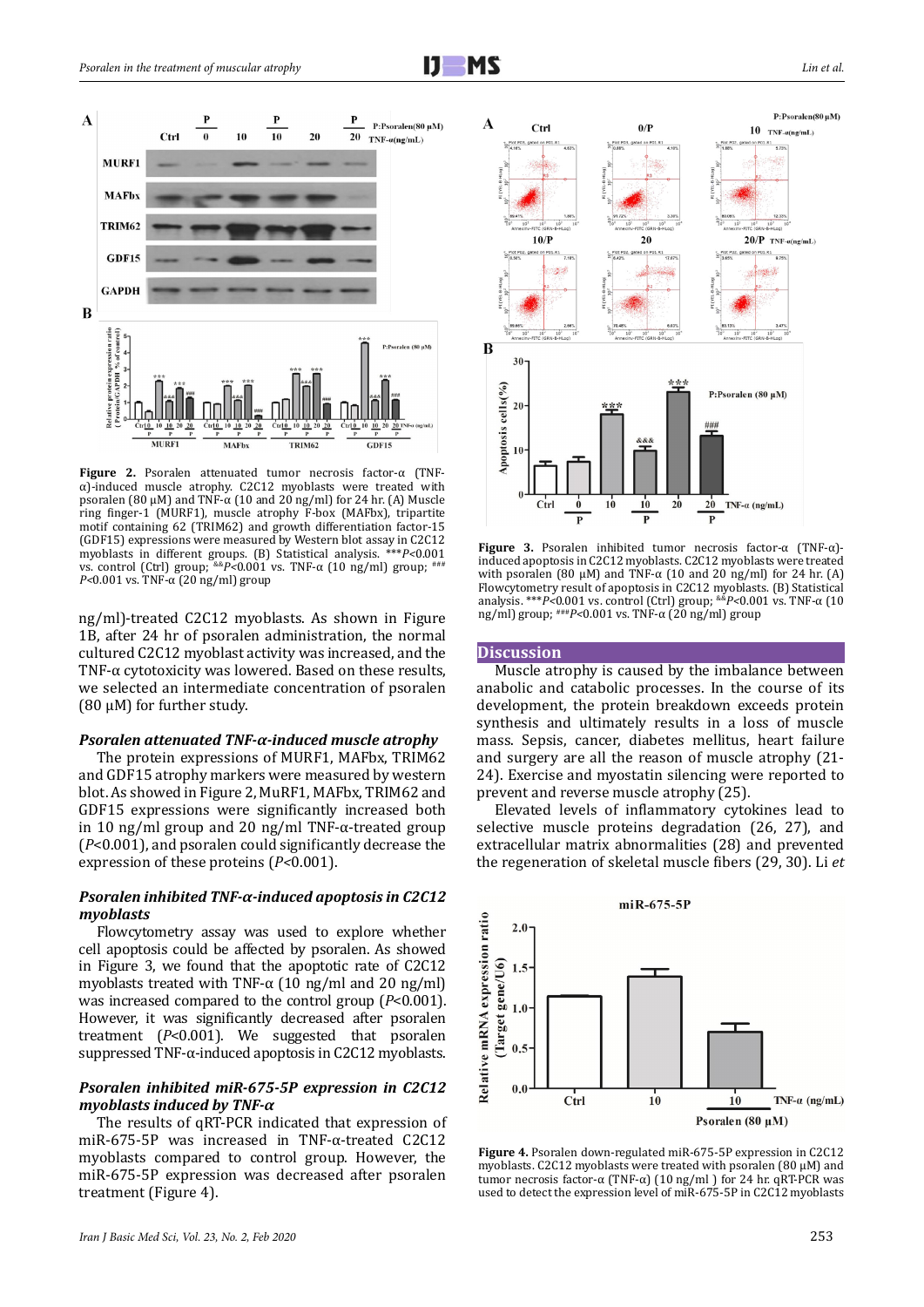*al.* and Cai *et al.* demonstrated that the proinflammatory transcription factor nuclear factor-kappa B (NF-kB) regulated the expression of large number of genes associated with the ubiquitin-proteasome system (3, 31). And a series of researches showed that the loss of skeletal muscle mass induced by various catabolic stimuli (proinflammatory cytokines, tumor load, denervation, and unloading) could be attenuated by specific inhibition of the activity of NF-κB (32-34). In terms of cytokines, TNF-α has been extensively studied and is a proinflammatory cytokine known to have the most extensive role in skeletal muscle. It can impair skeletal muscle performance, accelerate muscle atrophy in critically ill patients and cause weakness (35, 36).

Accumulating evidence suggests that the activation of ubiquitin-proteasome system promoted the muscle protein degradation during the development of muscle atrophy (19, 37, 38). In 2001, a report identified that two novel E3 ubiquitin ligases, MuRF1 (Trim63) and MAFbx (FBX032), are key regulators of muscle atrophy (39). Bodine *et al.* and Gomes *et al.* confirmed that atrogin-1 or MuRF1 knockout in skeletal muscle attenuated muscle atrophy and indicated that the ubiquitin-proteasome system plays a key role in muscle wasting (39, 40). As another member of the family of E3 ubiquitin ligases, TRIM62 was identified to be involved in the regulation of differentiation, immunity, development and apoptosis, and plays an important role in Toll-like receptor 4 (TLR4) signaling (41, 42). The study performed by Langhans *et al.* showed that the expression of TRIM62 was significantly increased in the muscle of critically ill patients (43). And Trim62 activation leads to persistent inflammation in muscle and promoted atrophy in critically ill patients (44). GDF15 is known as macrophage inhibitory cytokine-1 (MIC-1) and a member of transforming growth factor beta (TGF-β) family (45). In the past few years, it has been reported that the expression level of GDF15 was elevated in various types of tumors (46, 47, 48). Recently, skeletal muscle is confirmed to secrete GDF15 in response to mitochondrial stress (49, 50). And it was identified as a secreted growth factor of aged skeletal muscle (51).

In our study, the proinflammatory factor TNF- $\alpha$ (10 and 20 ng / ml) up-regulated the expression of MURF1, MAFbx, TRIM62 and GDF15 proteins in C2C12 myoblasts. In order to observe the effect of psoralen on muscle cells, we designed a cell group using psoralen alone and found that psoralen does not induce muscle atrophy in C2C12 myoblasts. However, when we used psoralen together with TNF- $\alpha$  in C2C12 cells, we found that psoralen could attenuate TNF-α-induced muscle atrophy. We speculate that psoralen has a protective effect on C2C12 myoblasts.

Researches show that miR-675 is overexpressed in many human cancers; however, the function of miR-675-5P is largely unknown (52). In our previous clinical study, miR-675-5P was at least 4 times up-regulated in the patients with muscle atrophy compared to healthy people (Data not shown). In this study, we attempted to detect the potential molecular mechanism. By detecting the mRNA expression level, we found that psoralen could down-regulate the expression level of miR-6755P in TNF-α-treated C2C12 myoblasts. Therefore, we hypothesized that psoralen may protect C2C12 myoblasts by down-regulating miR-675-5P. However, unfortunately, we have not found the target of miR-675- 5P, which is the direction of our next research.

# **Conclusion**

Overall, our current study shows that, by downregulating miR-675-5P, psoralen can inhibit cytotoxic and pro-apoptotic effects of TNF-α-treated C2C12 myoblasts, thereby exerting its protective effect on muscle atrophy. Our research laid a clinical foundation for psoralen on the treatment of muscle atrophy, and we also provided a theoretical basis for the future research on the mechanism of muscle atrophy.

# **Acknowledgment**

The authors would like to thank the support of the the Guangdong Basic and Applied Basic Research Foundation (grant No. 2019A1515011010), the fund of National Clinical Research Base of Traditional Chinese Medicine (grant No. [2018]131), Foundation of Innovative Development Project of the First Affiliated Hospital of Guangzhou University of Chinese Medicine (grant No. 2017QN05), and the Fund of Guangdong Provincial Traditional Chinese Medicine Bureau Research Project, China (grant No. 20192018).

# **Conflicts of Interest**

The authors declare that there are no conflicts of interest.

# **References**

1. Acharyya S, Guttridge DC. Cancer cachexia signaling pathways continue to emerge yet much still points to the proteasome. Clin Cancer Res 2007; 13:1356-1361.

2. Jackman RW, Kandarian SC. The molecular basis of skeletal muscle atrophy. Am J Physiol Cell Physiol 2004; 287:C834-843. 3. Li H, Malhotra S, Kumar A. Nuclear factor-kappa B signaling in skeletal muscle atrophy. J Mol Med (Berl) 2008; 86:1113- 1126.

4. Hudson MB, Smuder AJ, Nelson WB, Bruells CS, Levine S, Powers SK. Both high level pressure support ventilation and controlled mechanical ventilation induce diaphragm dysfunction and atrophy. Crit Care Med 2012; 40:1254-1260.

5. McClung JM, Judge AR, Powers SK, Yan Z. p38 MAPK links oxidative stress to autophagy-related gene expression in cachectic muscle wasting. Am J Physiol Cell Physiol 2010; 298:C542-9.

6. Roberts-Wilson TK, Reddy RN, Bailey JL, Zheng B, Ordas R, Gooch JL, *et al*. Calcineurin signaling and PGC-1alpha expression are suppressed during muscle atrophy due to diabetes. Biochim Biophys Acta 2010; 1803:960-967.

7. Lecker SH, Jagoe RT, Gilbert A, Gomes M, Baracos V, Bailey J, *et al*. Multiple types of skeletal muscle atrophy involve a common program of changes in gene expression. Faseb j 2004; 18:39-51.

8. Sacheck JM, Hyatt JP, Raffaello A, Jagoe RT, Roy RR, Edgerton VR, *et al*. Rapid disuse and denervation atrophy involve transcriptional changes similar to those of muscle wasting during systemic diseases. Faseb J 2007; 21:140-155.

9. Powers SK, Smuder AJ, Judge AR. Oxidative stress and disuse muscle atrophy: cause or consequence? Curr Opin Clin Nutr Metab Care 2012; 15:240-245.

10. Price SR, Gooch JL, Donaldson SK, Roberts-Wilson TK. Muscle atrophy in chronic kidney disease results from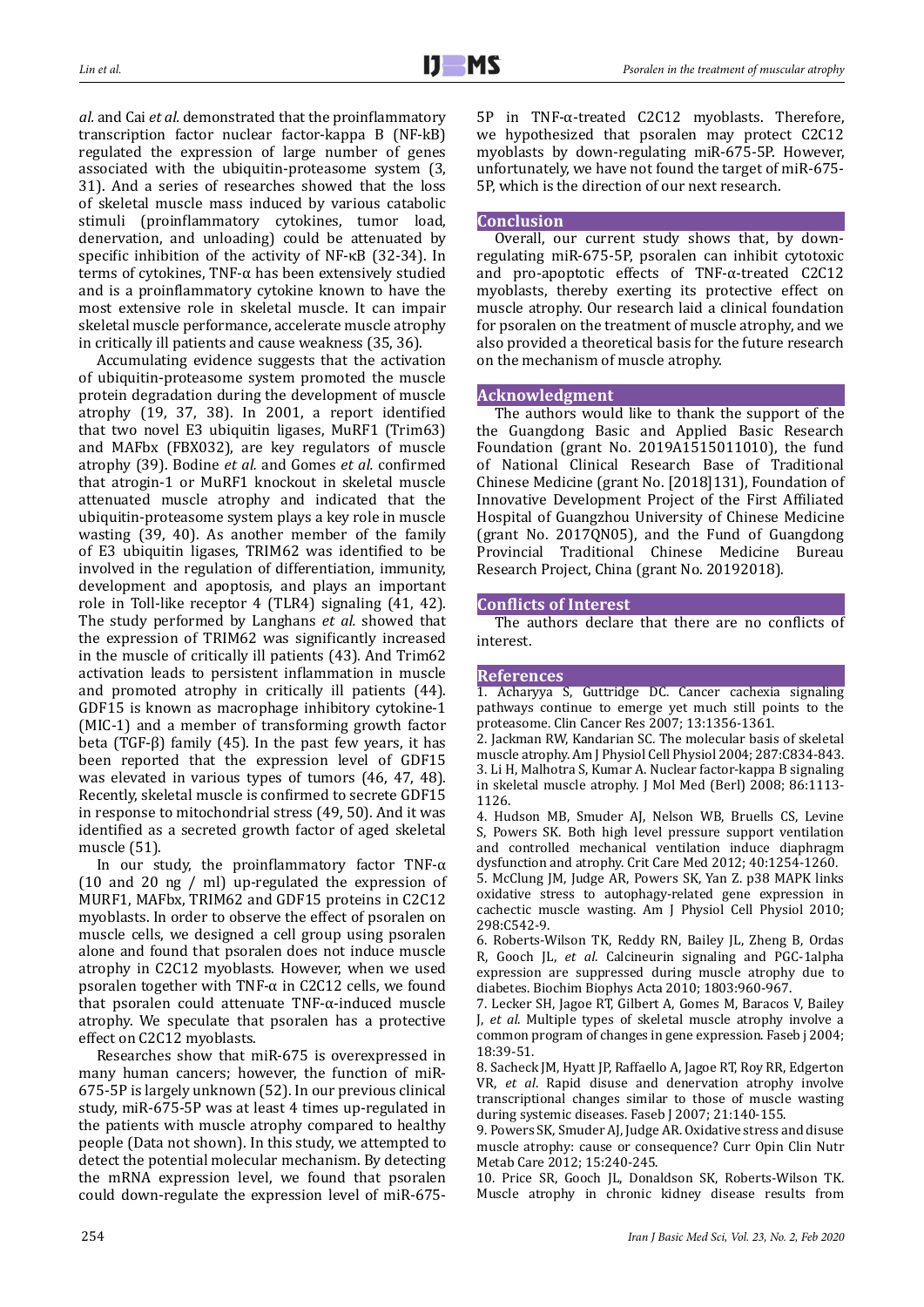abnormalities in insulin signaling. J Ren Nutr 2010; 20:S24-28. 11. Chen CH, Hwang TL, Chen LC, Chang TH, Wei CS, Chen JJ. Isoflavones and anti-inflammatory constituents from the fruits of Psoralea corylifolia. Phytochemistry 2017; 143:186-193.

12. Panno ML, Giordano F. Effects of psoralens as anti-tumoral agents in breast cancer cells. World J Clin Oncol 2014; 5:348- 358.

13. Bartel DP. MicroRNAs: genomics, biogenesis, mechanism, and function. Cell 2004; 116:281-297.

14. Kukreti H, Amuthavalli K, Harikumar A, Sathiyamoorthy S, Feng PZ, Anantharaj R, *et al*. Muscle-specific microRNA1 (miR1) targets heat shock protein 70 (HP70) during dexamethasonemediated atrophy. J Biol Chem 2013; 288:6663-6678.

15. Wada S, Kato Y, Okutsu M, Miyaki S, Suzuki K, Yan Z, *et al*. Translational suppression of atrophic regulators by microRNA-23a integrates resistance to skeletal muscle atrophy. J Biol Chem 2011; 286:38456-65.

16. Wang XH, Hu Z, Klein JD, Zhang L, Fang F, Mitch WE. Decreased miR-29 suppresses myogenesis in CKD. J Am Soc Nephrol 2011; 22:2068-2076.

17. Dey BK, Pfeifer K, Dutta A. The H19 long noncoding RNA gives rise to microRNAs miR-675-3p and miR-675-5p to promote skeletal muscle differentiation and regeneration. Genes Dev 2014; 28:491-501.

18. Guller I, Russell AP. MicroRNAs in skeletal muscle: their role and regulation in development, disease and function. J Physiol 2010; 588:4075-4087.

19. Spate U, Schulze PC. Proinflammatory cytokines and skeletal muscle. Curr Opin Clin Nutr Metab Care 2004; 7:265- 269.

20. Tracey KJ, Cerami A. Tumor necrosis factor, other cytokines and disease. Annu Rev Cell Biol 1993; 9:317-343.

21. Mitch WE, Goldberg AL. Mechanisms of muscle wasting. The role of the ubiquitin-proteasome pathway. N Engl J Med 1996; 335:1897-1905.

22. Mitch WE, Medina R, Grieber S, May RC, England BK, Price SR, *et al*. Metabolic acidosis stimulates muscle protein degradation by activating the adenosine triphosphatedependent pathway involving ubiquitin and proteasomes. J Clin Invest 1994; 93:2127-2133.

23. Price SR, Bailey JL, Wang X, Jurkovitz C, England BK, Ding X, *et al*. Muscle wasting in insulinopenic rats results from activation of the ATP-dependent, ubiquitin-proteasome proteolytic pathway by a mechanism including gene transcription. J Clin Invest 1996; 98:1703-1708.

24. Wing SS, Goldberg AL. Glucocorticoids activate the ATPubiquitin-dependent proteolytic system in skeletal muscle during fasting. Am J Physiol 1993; 264:E668-76.

25. Zhang L, Rajan V, Lin E, Hu Z, Han HQ, Zhou X, *et al*. Pharmacological inhibition of myostatin suppresses systemic inflammation and muscle atrophy in mice with chronic kidney disease. Faseb J 2011; 25:1653-1663.

26. Li YP, Reid MB. NF-kappaB mediates the protein loss induced by TNF-alpha in differentiated skeletal muscle myotubes. Am J Physiol Regul Integr Comp Physiol 2000; 279:R1165-1170.

27. Li YP, Schwartz RJ, Waddell ID, Holloway BR, Reid MB. Skeletal muscle myocytes undergo protein loss and reactive oxygen-mediated NF-kappaB activation in response to tumor necrosis factor alpha. Faseb J 1998; 12:871-880.

28. Srivastava AK, Qin X, Wedhas N, Arnush M, Linkhart TA, Chadwick RB, *et al*. Tumor necrosis factor-alpha augments matrix metalloproteinase-9 production in skeletal muscle cells through the activation of transforming growth factorbeta-activated kinase 1 (TAK1)-dependent signaling pathway. J Biol Chem 2007; 282:35113-35124.

29. Langen RC, Schols AM, Kelders MC, Wouters EF, Janssen-Heininger YM. Inflammatory cytokines inhibit myogenic differentiation through activation of nuclear factor-kappaB. Faseb j 2001; 15:1169-1180.

30. Miller SC, Ito H, Blau HM, Torti FM. Tumor necrosis factor inhibits human myogenesis *in vitro*. Mol Cell Biol 1988; 8:2295-2301.

31. Cai D, Frantz JD, Tawa NE, Jr TN, Melendez PA, Oh BC, Lidov HG, *et al*. IKKbeta/NF-kappaB activation causes severe muscle wasting in mice. Cell 2004; 119:285-298.

32. Acharyya S, Villalta SA, Bakkar N, Bupha-Intr T, Janssen PM, Carathers M, *et al*. Interplay of IKK/NF-kappaB signaling in macrophages and myofibers promotes muscle degeneration in Duchenne muscular dystrophy. J Clin Invest 2007; 117:889- 901.

33. Hunter RB, Kandarian SC. Disruption of either the Nfkb1 or the Bcl3 gene inhibits skeletal muscle atrophy. J Clin Invest 2004; 114:1504-1511.

34. Mourkioti F, Kratsios P, Luedde T, Song YH, Delafontaine P, Adami R, *et al*. Targeted ablation of IKK2 improves skeletal muscle strength, maintains mass, and promotes regeneration. J Clin Invest 2006; 116:2945-2954.

35. Li YP, Reid MB. NF-kappaB mediates the protein loss induced by TNF-alpha in differentiated skeletal muscle myotubes. Am J Physiol Regul Integr Comp Physiol 2000; 279:R1165-1170.

36. Stasko SA, Hardin BJ, Smith JD, Moylan JS, Reid MB. TNF signals via neuronal-type nitric oxide synthase and reactive oxygen species to depress specific force of skeletal muscle. J Appl Physiol (1985) 2013; 114:1629-1636.

37. Glass DJ. Skeletal muscle hypertrophy and atrophy signaling pathways. Int J Biochem Cell Biol 2005; 37:1974-84. 38. Ventadour S, Attaix D. Mechanisms of skeletal muscle atrophy. Curr Opin Rheumatol 2006; 18:631-635.

39. Bodine SC, Latres E, Baumhueter S, Lai VK, Nunez L, Clarke BA, *et al*. Identification of ubiquitin ligases required for skeletal muscle atrophy. Science 2001; 294:1704-1708.

40. Gomes MD, Lecker SH, Jagoe RT, Navon A, Goldberg AL. Atrogin-1, a muscle-specific F-box protein highly expressed during muscle atrophy. Proc Natl Acad Sci U S A 2001; 98:14440-14445.

41. McNab FW, Rajsbaum R, Stoye JP, O'Garra A. Tripartitemotif proteins and innate immune regulation. Curr Opin Immunol 2011; 23:46-56.

42. Reymond A, Meroni G, Fantozzi A, Merla G, Cairo S, Luzi L, *et al*. The tripartite motif family identifies cell compartments. Embo J 2001; 20:2140-2151.

43. Langhans C, Weber-Carstens S, Schmidt F, Hamati J, Kny M, Zhu X, *et al*. Inflammation-induced acute phase response in skeletal muscle and critical illness myopathy. PloS one 2014; 9:e92048.

44. Uchil PD, Hinz A, Siegel S, Coenen-Stass A, Pertel T, Luban J, *et al*. TRIM protein-mediated regulation of inflammatory and innate immune signaling and its association with antiretroviral activity. J Virol 2013; 87:257-272.

45. Bootcov MR, Bauskin AR, Valenzuela SM, Moore AG, Bansal M, He XY, *et al*. MIC-1, a novel macrophage inhibitory cytokine, is a divergent member of the TGF-beta superfamily. Proc Natl Acad Sci U S A 1997; 94:11514-11519.

46. Johnen H, Lin S, Kuffner T, Brown DA, Tsai VW, Bauskin AR, *et al*. Tumor-induced anorexia and weight loss are mediated by the TGF-beta superfamily cytokine MIC-1. Nat Med 2007; 13:1333-1340.

47. Tsai VW, Husaini Y, Manandhar R, Lee-Ng KK, Zhang HP, Harriott K, *et al*. Anorexia/cachexia of chronic diseases: a role for the TGF-beta family cytokine MIC-1/GDF15. J Cachexia Sarcopenia Muscle 2012; 3:239-243.

48. Welsh JB, Sapinoso LM, Kern SG, Brown DA, Liu T, Bauskin AR, *et al*. Large-scale delineation of secreted protein biomarkers overexpressed in cancer tissue and serum. Proc Natl Acad Sci U S A 2003; 100:3410-3415.

49. Chung HK, Ryu D, Kim KS, Chang JY, Kim YK, Yi H, *et al*. Growth differentiation factor 15 is a myomitokine governing systemic energy homeostasis. J Cell Biol 2017; 216:149-165.